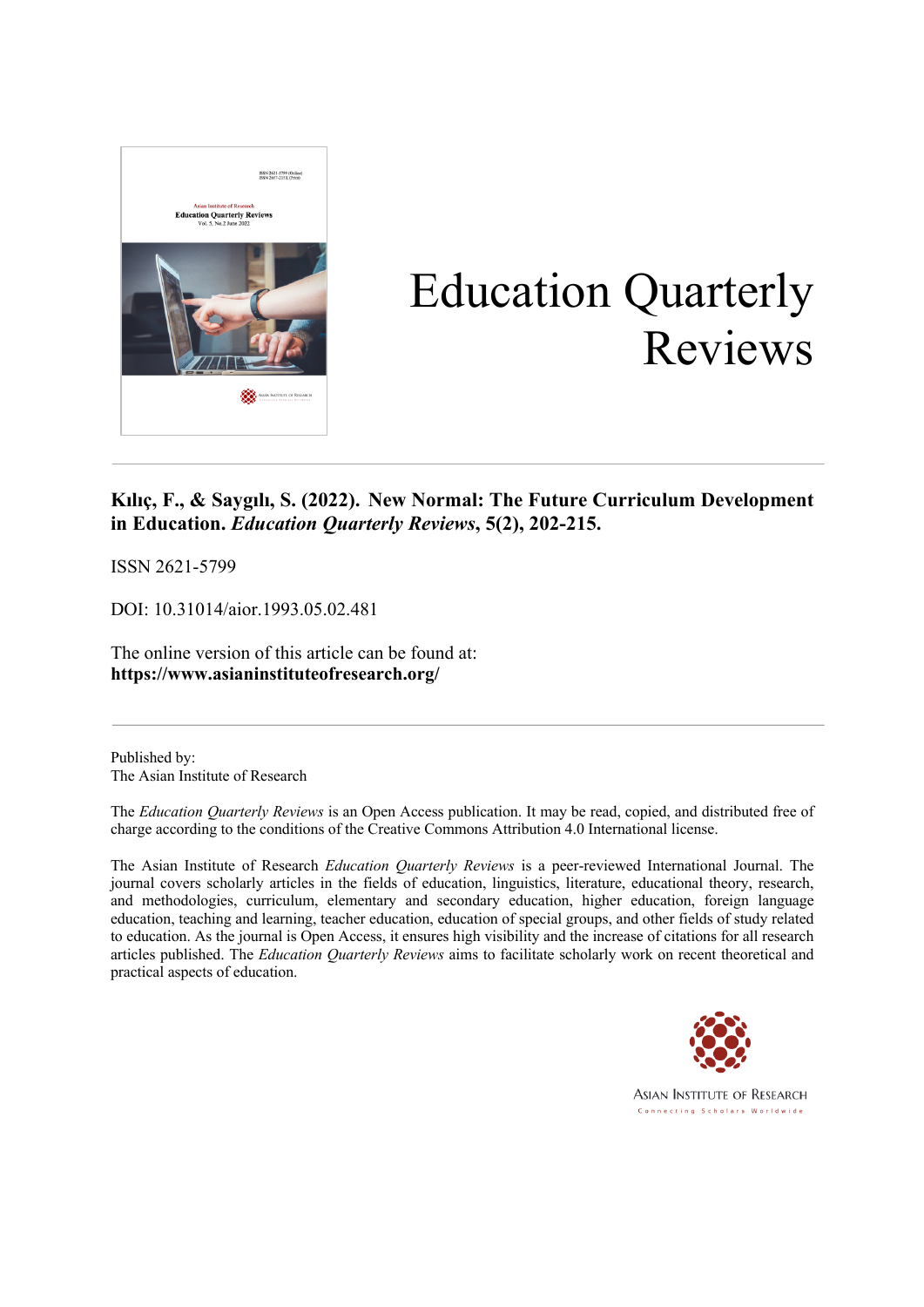

# New Normal: The Future Curriculum Development in

# Education

Figen Kılıç<sup>1</sup>, Sergen Saygılı<sup>2</sup>

<sup>1</sup> Assoc. Prof. Dr. Mersin University Curriculum and Instruction Department, Mersin, Turkey. Email: figenkilic@mersin.edu.tr <sup>2</sup> Mersin University, Graduate Student, Curriculum and Instruction Department, Mersin, Turkey. Email: sergen3385@gmail.com

Correspondence (Main Author) Figen Kılıç, Mersin University Curriculum and Instruction Department, Mersin, Turkey. Email: figenkilic@mersin.edu.tr

#### **Abstract**

The purpose of this study was to conduct a needs analysis concerning the future of curriculum development in education. A mixed-methods study was conducted with a sequential exploratory research design, where the qualitative data were collected first followed by the quantitative data. As a needs analysis was undertaken in this research, the Delphi technique, one of the techniques for determining needs, was employed in this study. In the first stage of the three-stage Delphi technique, an open-ended question was directed to curriculum development experts. The qualitative data were analyzed using a content analysis method under four themes, Design, Development, Implementation, and Evaluation. In the second stage, a questionnaire was prepared based on the resultant findings and experts were asked whether they agreed with the questionnaire items. After analyzing the questionnaire data using central tendency measures, the second stage was initiated to determine whether there were differences in their views regarding the same questionnaire items. As a result of these procedures, first, the views of experts were obtained on the future of curriculum development and then the quantitative data were collected. Finally, the collected data were analyzed together. Under the design stage of curriculum development, the study findings suggested creating curriculum drafts based on the needs analyses, skills, and abilities and ensuring their suitability to digital platforms. Under the development stage, the results suggested preparing curriculum with interdisciplinary approaches that value student-centered practices, skills, values, and activities. The implementation stage included inclination towards practices such as creating digital content and guiding towards social accountability projects that eliminate the disadvantages of distance education. Lastly, the evaluation stage included effective use of digital platforms, taking safety precautions, and providing counselling services.

**Keywords:** Distance Education, Curriculum Development, Curriculum, Needs Analysis, Delphi Technique

#### **1. Introduction**

#### *1.1 Introduce the Problem*

The developing and evolving technology promotes societies, individuals, and institutions by changing their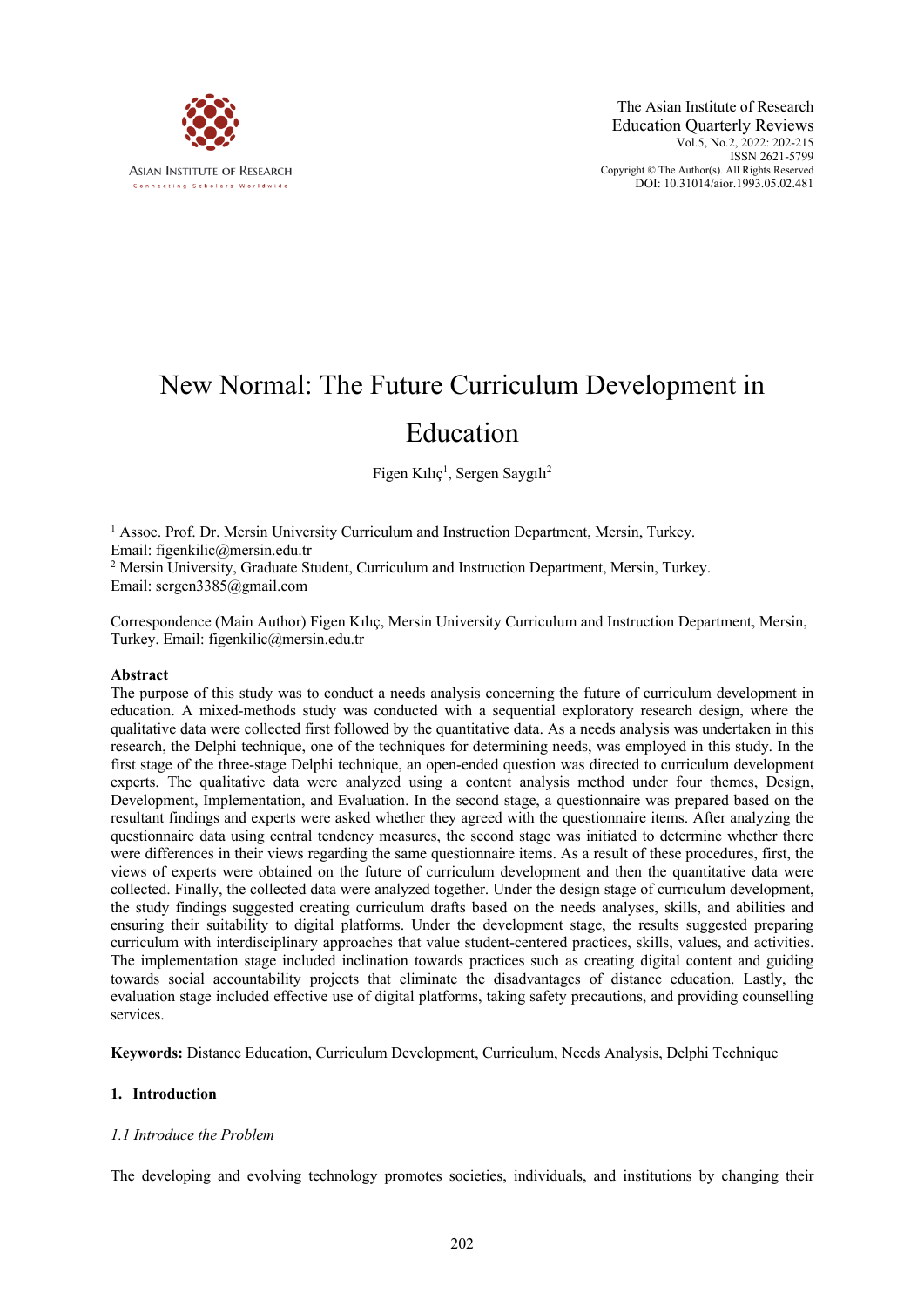structures. These changes stem from the needs drive experienced by people. Throughout centuries, people have needed many elements, and these needs have caused new structures and systems to take shape. As such, the needs arise from the challenges in people's lives. People have built houses because of their needs for shelter, hunted for their needs for food, and created new states and forms of government for their needs to maintain order. Education, on the other hand, is a structure that emerges from people's needs for knowledge. As a result of transferring knowledge from generation to generation using various methods, human beings have been able to sustain their existence in the world (Sarı, Yunus Emre, 2019). Open and distance education has gained significance with the needs of countries to meet the educational needs of individuals (Gökmen et al., 2016).

Distance education, which has become more practical to use with the developing technology, provides convenience to many students and teachers today (Aksüt, 2020). People suffer from great time issues because of the changing world order. Therefore, they may show more inclination towards distance education in the near future, even if there is no disaster (Uyar, 2020).

Today, conditions are prone to change along with new events. The Covid-19 pandemic is one of these unexpected events which has started controlling the world (TIME, 2021). This event caused the future plans to change and the education and working process to continue from home (Salari et al., 2020). In this period, seen as the information age, education has become the key element of fundamental transformation and change, making its presence felt in every field (Salari et al., 2020; Wong, 2003; Örs et al., 2013; Doğan, 2019). For instance, when computer and internet technologies were unavailable, people created classroom environments for centuries and offered education in these settings, sharing the same physical environments (Karasu & Sarı, 2019). Demands for education have increased in the rapidly developing society with industry, whereby face-to-face education and traditional learning methods have become insufficient to meet society's needs. The history of humanity has witnessed major ruptures affecting societies in different periods, and innovations brought by these pursuits have led to changes and transformations by affecting societies in different ways (Karakaş, 2020). Technology has caused a rapid change and transformation between societies and is one of the primary factors that has led to these changes (Çalışkan & Özbay, 2015).

In addition to discussing the effect of the pandemic on technologization and digitalization in education, we could also discuss its effects on society. The concept of social change could be defined as the transition process of any group, organization, community, or society in the world from one form to another (Çalışkan, 2018). According to this definition, the effects of mass changes in society on education are inevitable. Education, one of the elements that make up the social structure, is inseparable from the changes taking place in other parts (Özdemir, 2011). This is because society and education are two structures that complement and change each other. These changes in education and society are two-way, that is, reciprocal (Çalışkan, 2018). While changes in education affect society, changes in society also affect education (Çalışkan, 2018). Considering that the pandemic had a greater impact on society, education is inevitably affected by this change. Hence, the education system should adapt to this change under process (Vahap, 2003). This change once again reveals the importance and function of educational institutions (Aslan, 2001). In conditions that unfolded with the pandemic, many studies have been conducted considering variables such as teachers, students, and parents in distance education (Gökbulut, 2021; Williams et al., 2021; Reguera et al., 2021; Perez-Lopez et al., 2021). By taking a look at all these studies, we can observe many changes in practices, student profiles, and perceptions. In this process we are experiencing, the only way educational institutions, whose function in terms of education has reached a much more important point, could adapt to these changes is to develop curriculum per requirements and adequacies of the process.

Conducting a needs analysis under these objectives becomes imperative in education. Needs analyses in education are consistent and detailed planning to achieve the outcomes that should be realized by the end of an educational process (Thoha & Al Mufti, 2020; Çeliköz, 2004). Based on these requirements, there will be many changes in curriculum development practices in education in current and future times. The views and suggestions of curriculum development experts in this regard are of primary significance in terms of changes that may occur in the curriculum development process. This study also aims to carry out a needs analysis concerning how curriculum development should be in education in near future. In the meantime, issues such as the limited access of many students to distance education in the world (UNESCO, 2021), how digital technologies can be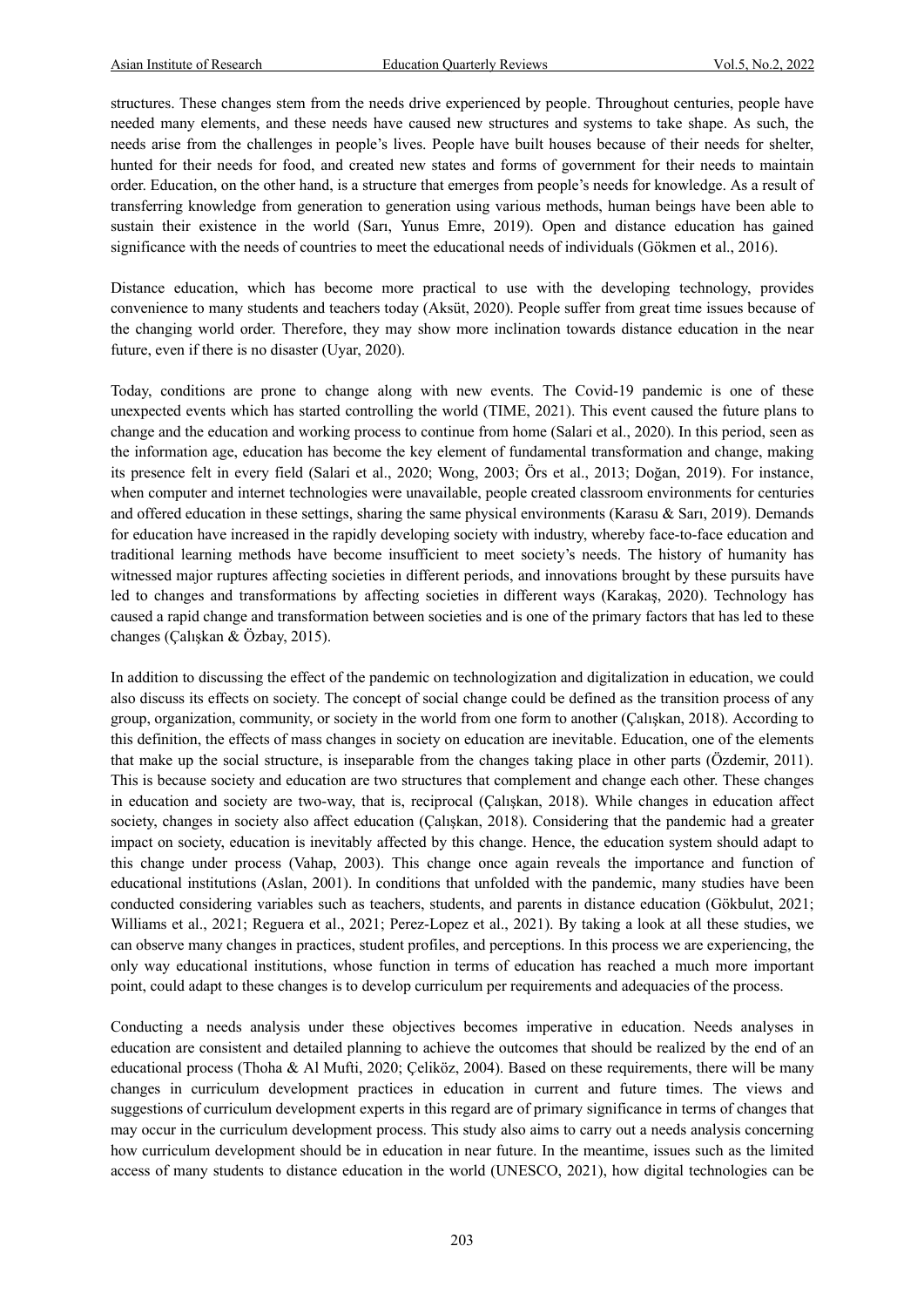used effectively in education (Husaj, 2020), how to support students in current crisis periods and how to help students facing obstacles (Frumos, 2020) have become the current perspectives of today's education in the world. This study also aims to reveal the views and suggestions of experts regarding how the curriculum development process could be shaped in distance education considering the experiences gained in this period and the past knowledge.

This research aimed to conduct a needs analysis through the Delphi technique about how curriculum development should be in education in near future, owing to the reflection of developments in science and technology and changes in current processes on education. Considering the literature, studies carried out on this subject are significant in terms of predicting the near future (Vare et al., 2019). Per this objective, the problem statement of the research was determined as: How should curriculum development in distance education be in near future according to the views of curriculum development experts? Based on this question and aim, answers were sought to the following questions.

- 1) How should be the curriculum development in distance education in near future according to the views of curriculum development experts in education?
- 2) How should be the design stage of curriculum development in distance education?
- 3) How should be the development stage of curriculum development in distance education?
- 4) How should be the implementation stage of curriculum development in distance education?
- 5) How should be the evaluation stage of curriculum development in distance education?

#### **2. Method**

This research is a mixed-methods study. One of the reasons why mixed-methods research is preferred is that qualitative and quantitative research alone could be insufficient to understand the scope of a subject, and therefore, by combining two qualitative and quantitative data sources, the problem could be viewed from a broader perspective (Creswell, 2021). Of mixed-methods research designs, an exploratory sequential mixedmethods research design was used. The exploratory sequential mixed-methods study is defined as a research design in which the qualitative data is explored first and then the collected data are used in the quantitative dimension (Creswell, 2013). In this study, qualitative data were collected by asking an open-ended question to curriculum development experts through a Delphi technique. After analyzing the qualitative data, the quantitative data were collected using a questionnaire created based on the qualitative data to collect the quantitative data. After collecting the qualitative and quantitative data, the resultant findings were examined from a holistic perspective. A needs analysis was carried out in accordance with the subject of the research. Besides being a tool, the needs analysis is used to make more accurate decisions about a topic under investigation (Şahin et al., 2018). Of needs analysis techniques, the Delphi technique was used in this research. The decision-making process of decision-makers in education, often carried out by political and emotional decision-making, can allow experts to make better decisions using the Delphi technique (Vare et al., 2019; Şahin, 2001). Delphi technique has limitations, which may lead to some disruptions and problems in the process. These multiple procedural steps make it difficult to keep participants in the process. Considering these disadvantages, Şahin (2001) stated that a group of at least seven experts is adequate. As such, more than seven experts were reached by taking these limitations into consideration. A general view of the study is given in (Figure 1).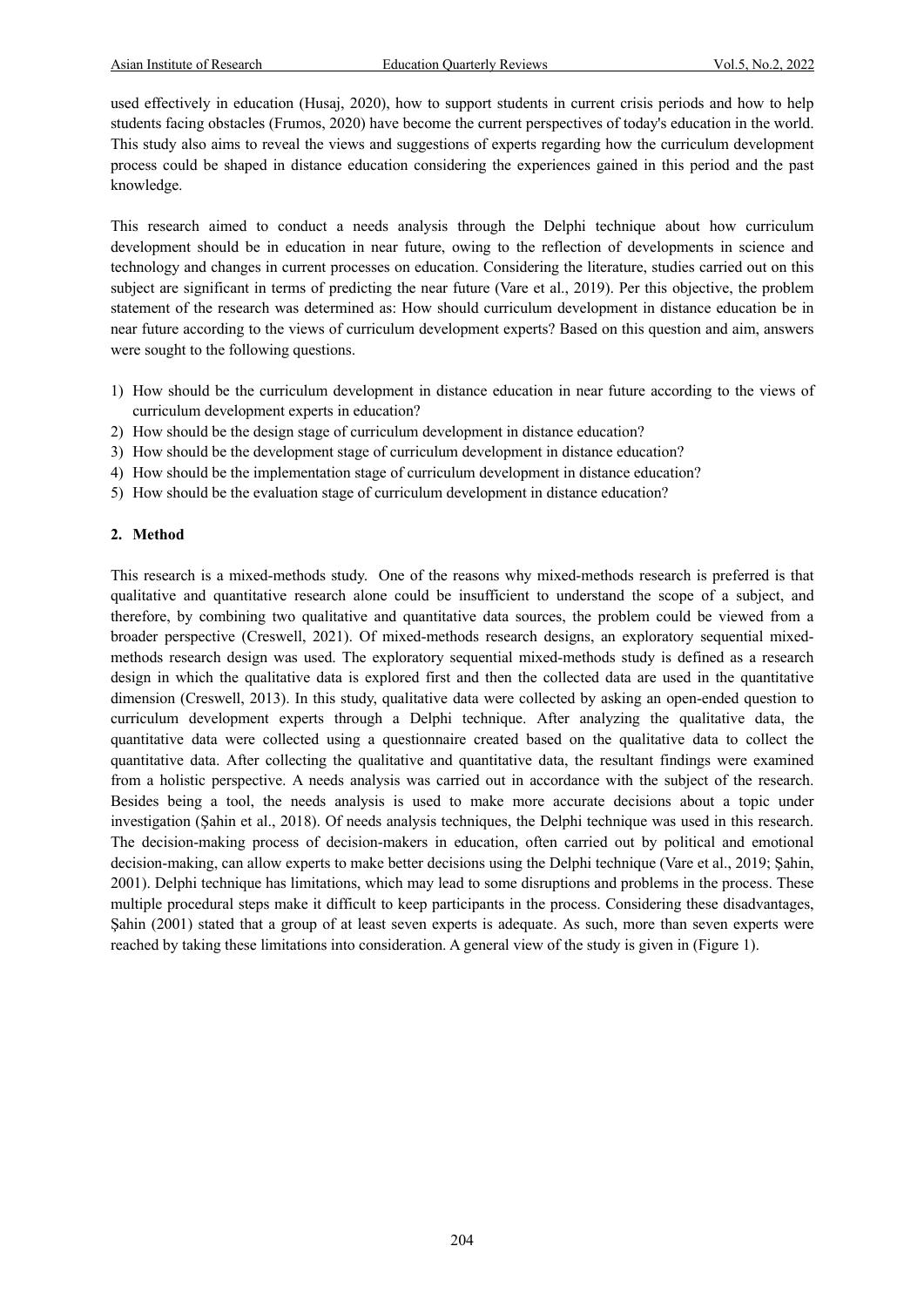#### **Determining experts who participate in the study**

#### **Stage 1**

Preparing open-ended questions to obtain the views of experts on curriculum development in distance education and emailing them to the experts.

1.Conducting the qualitative content analysis of responses received from the experts (content analysis)

2.Creating a questionnaire on curriculum development in distance education based on the qualitative data (27 three-point Likert type questions)

#### **Stage 2**

3. Sending the questionnaire to the experts.

4. Quantative analysis of the questionnaire data (determining the central tendency measures)

#### **Stage 3**

5. Resending the analyzed form of the same questionnaire with central tendency measures computed to determine whether there has been a change in their views.

6. Interepating the qualitative and quantitative data together.

Figure 1: A General Overview Of The Study

#### *2.1 Participant Characteristics*

The study group of this research consisted of curriculum development experts from three universities in Turkey. Of purposive sampling methods, expert and convenient sampling techniques were employed when selecting the experts comprising the study group. Expert sampling is a sampling technique used when one needs to collect data from individuals with expertise on the topic selected for research (Oral & Çoban, 2020). The demographic information of study participants is presented in (Table 1).

| University                  | Department     | Participants | <b>Title</b>          |
|-----------------------------|----------------|--------------|-----------------------|
| Two Universities in         | Curriculum and |              | 3 Prof. Dr.           |
| Mediterranean Region        | Instruction    |              | 5 Associate Prof. Dr. |
|                             |                |              | 1 Dr. Faculty Member  |
| One University in Black Sea | Curriculum and |              | 1 Associate Prof. Dr. |
| Region                      | Instruction    |              |                       |
| Total                       |                | 10           |                       |

#### Table 1: Demographic Information of Participants

#### *2.2 Data Collection Tool*

An open-ended question prepared by researchers was used as a data collection tool in the study. Experts were asked to answer a comprehensive open-ended question regarding the curriculum development process in distance education. The qualitative data obtained from this question were subjected to content analysis, interpreted, and turned into a questionnaire by the researchers to interpret the views of experts quantitatively. In other words, a sequence was followed from qualitative to quantitative data. At the same time, it also formed the stages of the Delphi technique. The questionnaire was submitted for expert opinions and became ready for use. The content analysis of the open-ended question used in the research enabled both preparing a questionnaire and reaching the qualitative findings that would create data in answering each sub-research questions.

#### *2.3 Validity and Reliability*

In order to increase the validity of the research, questions prepared were evaluated by 3 researchers who were experts in the subject before they were applied, and they were applied after the necessary improvements were made according to the suggestions made. In order to increase the reliability in the analysis of the data, the codes were checked by different researchers and a code list was created by reaching a consensus.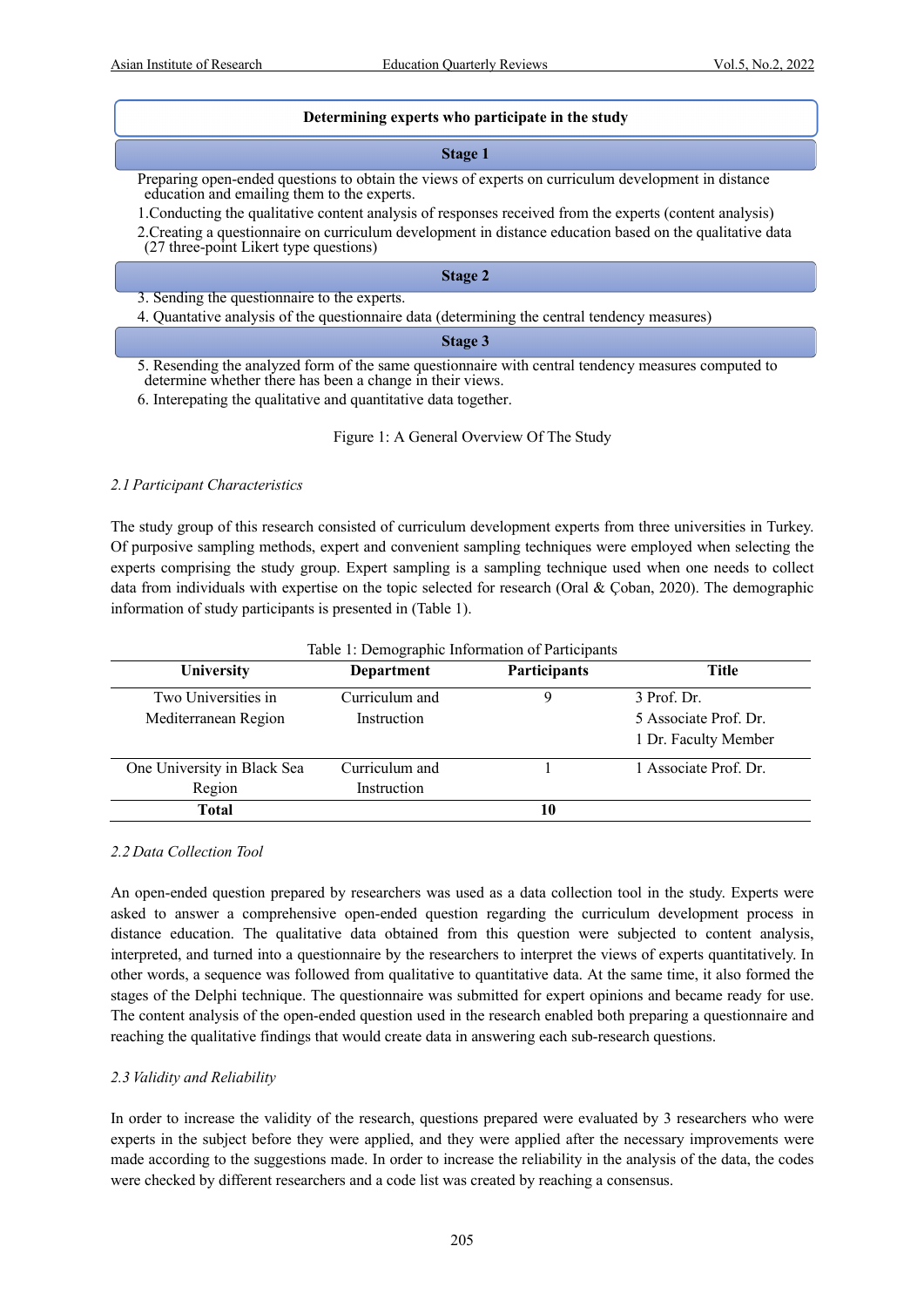## 2.3.1. Research Ethics

The data in the study were collected on a voluntary basis. Instructors were reminded that they could terminate the research process at any time. In addition, no information that would disclose the identity of the participants was included. In addition, since the research is not an applied study, it does not have a dimension that will negatively affect the participants physically or psychologically.

## *2.4. Analysis of Data*

Below is a detailed description of the data collection process and the implementation of the Delphi technique.

#### First Delphi Stage

10 curriculum development experts participated in the first stage of the Delphi technique. For this stage to be successful, at least 60% of participants should express their opinions (Turan et al., 2021). In this study, all ten people invited presented their views. In the first stage, the following open-ended question regarding the views of participants about the near future of curriculum development in education was emailed to 10 experts: How do you think the curriculum development process in distance education should be in near future, assuming that there has been a social impact with the rapid transition to distance education in the current pandemic process? (Please provide your comments in terms of design, development, implementation, and evaluation stages of curriculum development). Responses received from the experts were examined, converted to short sentences without changing their original meanings, and content-analyzed by the researchers. To ensure the validity and reliability in content analysis, the reliability coefficient of Miles and Huberman (1994) was used (Reliability = Consensus / (Consensus + Disagreement). As such, the reliability coefficient was 99.9 in the study.

#### Second Delphi Stage

The purpose of the second stage of Delphi is to create a questionnaire based on the data obtained in the first stage and to determine the agreement level of participants with these questionnaire items. Questionnaire items were prepared using the data obtained from the qualitative data analysis to implement the second stage of the Delphi technique, and two curriculum experts were asked for their opinions to test the internal consistency of the questionnaire. The questionnaire comprising 27 three-point Likert questions (1- Disagree; 2- Undecided; 3- Agree) was emailed to the participants. This way, the second Delphi stage came to an end. Measures of central tendency such as median, first quartile, third quartile, and range  $(R = range)$  were calculated for the views obtained after completing the second stage. The reason for computing the central tendency measures was to determine the level of consensus and disagreement (Şahin, 2001).

# Third Delphi Stage

The third stage of the Delphi technique was completed with 10 participants. The results of the data collected in the second stage were prepared and resent to experts through emails, asking them to write down their views about whether their opinions have changed considering these values. The questionnaire sent in the third stage was the same in the second stage. However, while presenting this questionnaire, the median, first quartile, third quartile, and range values were also included, and what these values meant was explained at the top of the questionnaire. It was also emphasized that they should describe if their views have changed in the third round than responses they give in the second round, but skip them if there were no changes in views. According to Zeliff and Heldenbrand (1993), items with an interquartile range of less than 1.2 are considered acceptable. The survey could be repeated two, three, and even ten times to ensure mobility towards consensus. In this study, it was evaluated in three stages, as the consensus among the experts was high, which remained unchanged in both stages.

# **3. Results**

To answer the first sub-research question in the first phase of the study, the views of experts were collected using the Delphi technique, and responses given to the open-ended question were examined through content analysis.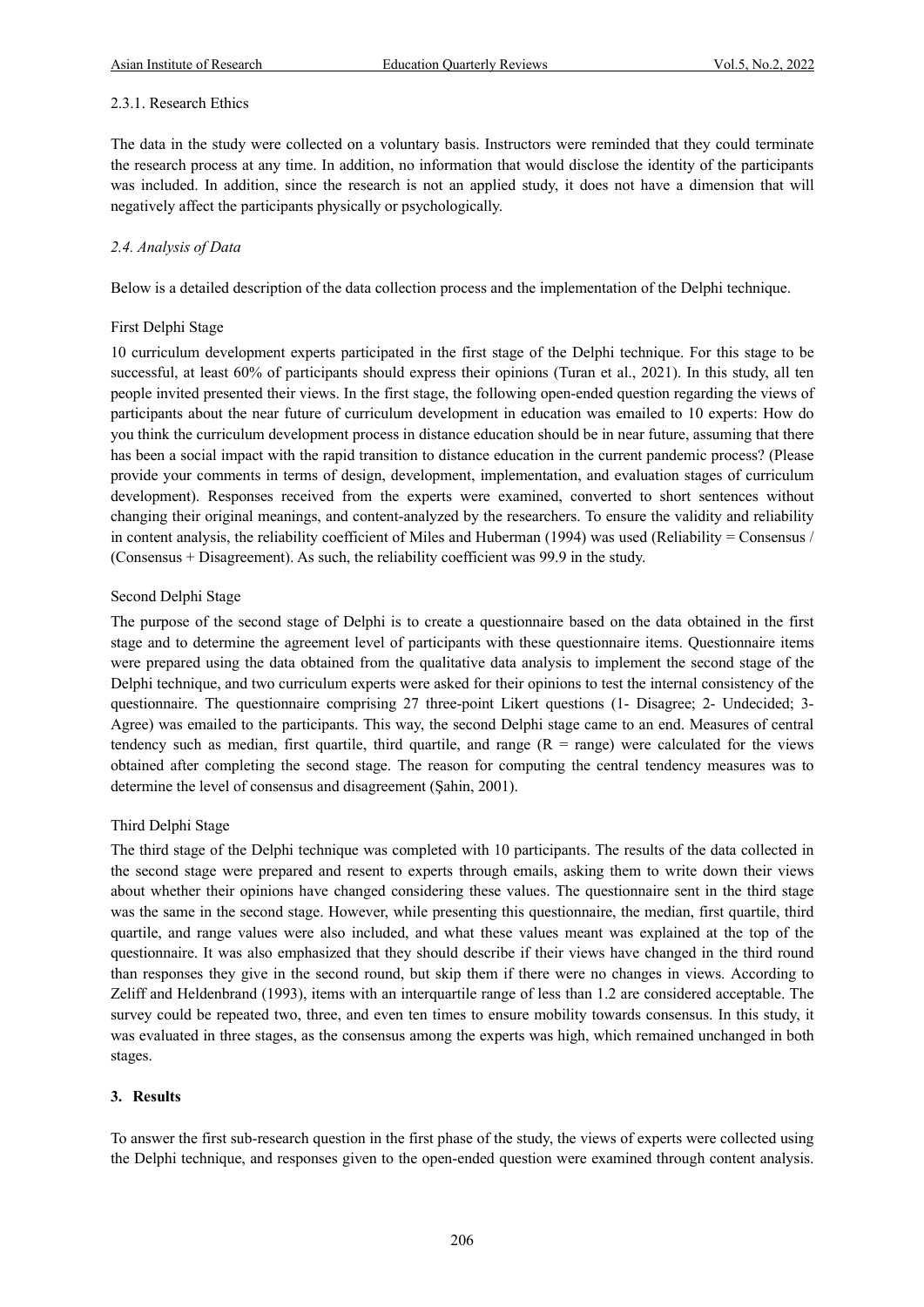Themes and codes were determined and the frequency values of experts' responses relating to each code were computed and tabulated. The content analysis results are illustrated using a concept map given in (Figure 2).

| <b>Themes</b>     | Codes                                                                                                                            |  |  |  |  |  |
|-------------------|----------------------------------------------------------------------------------------------------------------------------------|--|--|--|--|--|
| Design            | Skills like leadership, cooperation, creativity, effective communication, emotional                                              |  |  |  |  |  |
|                   | intelligence, entrepreneurship, global citizenship, teamwork, and problem-solving abilities                                      |  |  |  |  |  |
|                   | should be promoted and guaranteed (f 7).                                                                                         |  |  |  |  |  |
|                   | Establishing technical equipment and infrastructure (f 7)                                                                        |  |  |  |  |  |
|                   | Determining the learner profile very well (f 6)                                                                                  |  |  |  |  |  |
|                   | Determining student interest and needs (f 5)                                                                                     |  |  |  |  |  |
| Development       | Expanding the scope of skills and values in the curriculum (f 10)                                                                |  |  |  |  |  |
|                   | Giving more space to student-centered course designs (f 7)                                                                       |  |  |  |  |  |
|                   | Opting for an interdisciplinary approach (f 6)                                                                                   |  |  |  |  |  |
| Implementation    | Producing digital content that makes students active and creating units for digital content (f                                   |  |  |  |  |  |
|                   | 9)                                                                                                                               |  |  |  |  |  |
|                   | Establishing technical and technological counseling centers (f 8)                                                                |  |  |  |  |  |
|                   | Increasing project activities (f7)                                                                                               |  |  |  |  |  |
|                   | Ensuring exam security in the digital environment $(f 6)$                                                                        |  |  |  |  |  |
|                   | Open courses should be more common in social media, and monitoring institutions should be                                        |  |  |  |  |  |
|                   | widespread $(f 6)$                                                                                                               |  |  |  |  |  |
|                   | Using digital media for workshops and reports within the scope of evaluation (f 6)                                               |  |  |  |  |  |
|                   | Providing enrichment in presenting learning opportunities (Doing activities such as virtual<br>classes and activity rooms) (f 5) |  |  |  |  |  |
|                   | Providing in-service training to teachers regarding distance education and increasing the                                        |  |  |  |  |  |
|                   | diversity of current training programs (f 5)                                                                                     |  |  |  |  |  |
|                   | Preparing practices that increase social activities (e.g., special days, corporate belongingness)                                |  |  |  |  |  |
|                   | (f 5)                                                                                                                            |  |  |  |  |  |
|                   | Taking into account the formative assessment and providing timely feedback (f 3).                                                |  |  |  |  |  |
| <b>Evaluation</b> | Obtaining the views of teachers, students, and parents continually (f 10)                                                        |  |  |  |  |  |
|                   | Increasing scientific studies using different research methods and designs (f 8)                                                 |  |  |  |  |  |
|                   | Eigure 2: Content Apolysis of the First Store of Delphi                                                                          |  |  |  |  |  |

Figure 2: Content Analysis of the First Stage of Delphi

As shown in Figure 2, per responses that participants provided considering the stages of the curriculum development process, codes were created and each code was combined under four categories (Design, Development, Implementation, and Evaluation). Participants emphasized that having sufficient technological infrastructure and equipment is imperative in the design process of curriculum development. Considering other items, taking student interest and needs into consideration is also of great significance. In the development category, all participants stated that the scope of skills and values that must be included in the curriculum should be expanded. However, in the implementation stage, they mostly emphasized the significance of making digitalized content prevalent alongside the process and creating units where these contents will be produced. These statements are followed by "increasing the variety of in-service training provided within the scope of distance education to teachers." In the evaluation category, all participants suggested constantly obtaining the views of education stakeholders, namely teachers, students, and parents, and increasing studies using rich methods.

To implement the second stage of the Delphi technique, the questionnaire, created based on content analysis, was sent to the experts and the central tendency measures of the data obtained from the questionnaire were computed and presented in (Table 2).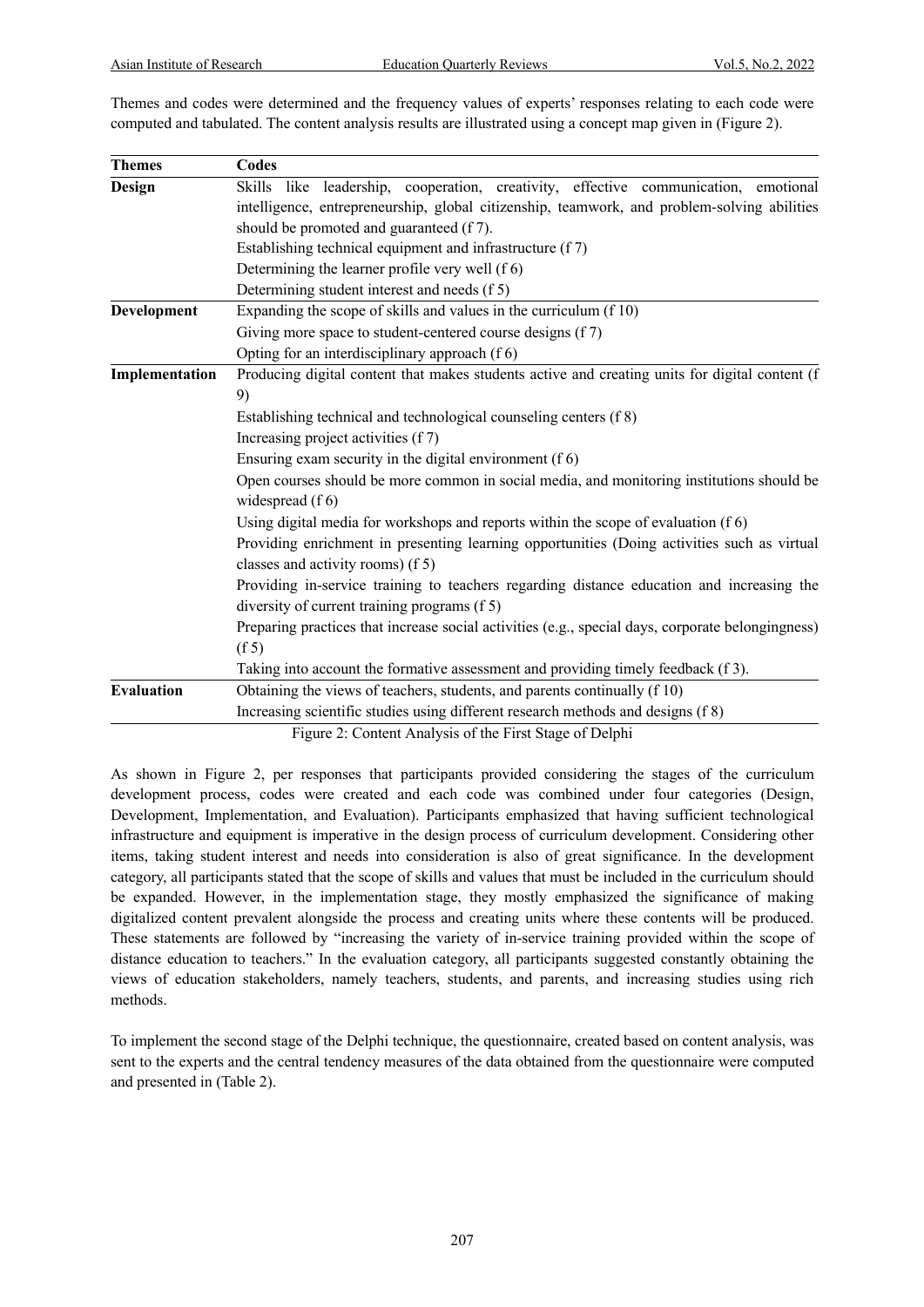# Table 2: Median, First Quartile, Third Quartile, and Range Values of Responses Given by the Experts to Questionnaire Items

| Q1             | Median           | Q3   | $\bf R$          | Item                                                                               |
|----------------|------------------|------|------------------|------------------------------------------------------------------------------------|
| $\overline{3}$ | 3                | 3    | $\boldsymbol{0}$ | 1- Working groups should be formed using an interdisciplinary approach during      |
|                |                  |      |                  | the curriculum design process.                                                     |
| 3              | 3                | 3    | $\boldsymbol{0}$ | 2- Conducting needs analyses (students, teachers, parents, and administrators) in  |
|                |                  |      |                  |                                                                                    |
|                |                  |      |                  | curriculum design processes in schools able to carry on with distance education    |
|                |                  |      |                  | should be given importance.                                                        |
| 3              | $\mathfrak{Z}$   | 3    | $\boldsymbol{0}$ | 3- Preparing objectives, learning outcomes, and contents in the context of         |
|                |                  |      |                  | attitudes and values in the curriculum designed (effective technology utilization, |
|                |                  |      |                  | time management, accountability, study skills, higher-order thinking skills, and   |
|                |                  |      |                  | self-directed learning) should be given importance.                                |
| 3              | 3                | 3    | $\boldsymbol{0}$ | 4- Skills involving student and teacher activities and especially socialization in |
|                |                  |      |                  | digital environments and psychological impacts that the pandemic added to our      |
|                |                  |      |                  | lives (patience, coping with loneliness) should be included during the design      |
|                |                  |      |                  | process.                                                                           |
| 2.75           | 3                | 3    | 0.25             | 5- Social analyses of developments experienced amid the pandemic should be         |
|                |                  |      |                  | reflected in the curriculum during the design process.                             |
| 3              | $\mathfrak{Z}$   | 3    | $\boldsymbol{0}$ | 6- In order to support teachers, units where they can take part in creating course |
|                |                  |      |                  | content should be created.                                                         |
| 2              | $\boldsymbol{2}$ | 3    | 1                | 7- Little room should be given to old habits when preparing teaching materials.    |
| 3              | $\overline{3}$   | 3    | $\boldsymbol{0}$ | 8- Course content should be planned in such a way that makes students active       |
|                |                  |      |                  | and digital content should be created in this regard.                              |
| 2.75           | 3                | 3    | 0.25             | 9- The contents on the EBA platform should be enriched.                            |
| 2.75           | 3                | 3    | 0.25             | 10- The variety of instructional technologies should increase.                     |
| 3              | 3                | 3    | $\boldsymbol{0}$ | 11- Research-based classrooms like flipped classrooms should be created.           |
| 2              | $\overline{c}$   | 2.25 | 0.25             | 12- Online education provided by institutions such as education academies and      |
|                |                  |      |                  | famous educators, who are expert in their fields, should start getting more        |
|                |                  |      |                  | popular and people should turn to individual education.                            |
| 3              | 3                | 3    | $\boldsymbol{0}$ | 13- Infrastructure should be well established.                                     |
| 3              | 3                | 3    | $\boldsymbol{0}$ | 14- Utilization of student-centered approaches, methods, and techniques            |
|                |                  |      |                  | regarding teaching-learning processes will gain significance.                      |
| 3              | 3                | 3    | $\boldsymbol{0}$ | 15- More practical activities should be included in learning-teaching processes    |
|                |                  |      |                  | to support social activities.                                                      |
| 2              | $\overline{2}$   | 3    | $\mathbf{1}$     | 16- Considering the financial and technical infrastructures of countries in the    |
|                |                  |      |                  | world, one should not expect that distance education will become the only option   |
|                |                  |      |                  | in low-income countries.                                                           |
| 3              | 3                | 3    | $\boldsymbol{0}$ | 17- Counseling centers should be established for students and teachers.            |
| 3              | $\overline{3}$   | 3    | $\boldsymbol{0}$ | 18- Ensure that the curriculum designed represents all segments of society         |
|                |                  |      |                  | (urban-rural) and is implemented accordingly.                                      |
| 3              | 3                | 3    | $\boldsymbol{0}$ | 19- The variety of in-service training relevant to the curriculum designed should  |
|                |                  |      |                  | be increased.                                                                      |
|                | 3                | 3    | 0.25             | 20- Cooperation should sustain between group teachers that suits digital           |
| 2.75           |                  |      |                  |                                                                                    |
|                |                  |      |                  | platforms.                                                                         |
| 3              | 3                | 3    | $\boldsymbol{0}$ | 21- Formative and authentic product-based assessments should be prioritized.       |
| 2.75           | 3                | 3    | 0.25             | 22- Measurements and evaluations should be carried out through a mixed             |
|                |                  |      |                  | system, with face-to-face exams included.                                          |
| 3              | 3                | 3    | $\boldsymbol{0}$ | 23- Works done for the security of exams held in digital environments should       |
|                |                  |      |                  | increase.                                                                          |
| 3              | 3                | 3    | $\boldsymbol{0}$ | 24- Obtaining the views of all stakeholders regarding the practices carried out    |
|                |                  |      |                  | within the scope of the designed program should be considered significant.         |
| 2.75           | 3                | 3    | 0.25             | 25- Meetings where digital media is used should be organized for evaluation        |
|                |                  |      |                  | activities.                                                                        |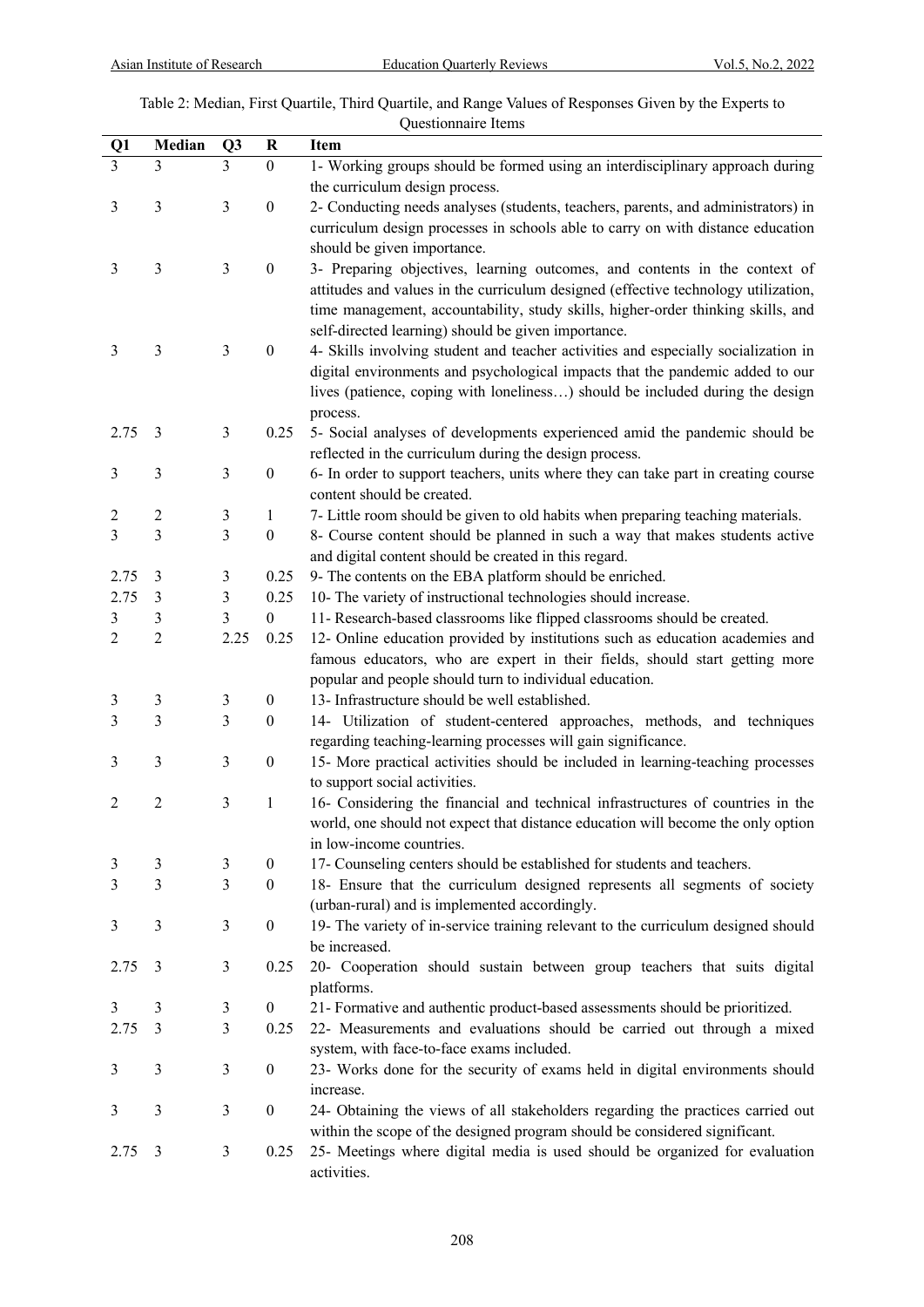| O1            | Median O3 R   |               | Item                                                                                |
|---------------|---------------|---------------|-------------------------------------------------------------------------------------|
|               | $\mathcal{L}$ | $\mathcal{L}$ | 26- It should be ensured that institutions taking part in monitoring online courses |
|               |               |               | on social media platforms become prevalent.                                         |
| $\frac{1}{2}$ |               | 2 1           | 27- It seems unlikely that measurement and evaluation processes are carried out     |
|               |               |               | entirely through online platforms in the future.                                    |

Table 2 shows values relating to statistical analyses (median, first quartile, third quartile, and range) conducted on data collected through the questionnaire. Considering the measures of central tendency, the experts have agreed generally with all items.

To implement the third stage of the Delphi technique, responses given to questionnaire items were evaluated and resent to the experts. In this process, measures of central tendency were also provided along with explanations. These analyses were conducted to determine whether the participants were sure about their decisions and whether there was a concordance between items. To ensure this concordance was met, the difference between the central tendency measures of medians and quartiles were examined, and small differences between quartiles (Q1-Q3) indicated consensus on items  $(R < 1.2)$ . Table 3 shows the experts' consensus levels regarding items. Consensus values relating to responses the experts reconsidered are also shown in (Table 3).

Table 3: Central Tendency Values Relating to Responses Reconsidered by the Participants

| Q1               | Median                  | Q3                      | ${\bf R}$        | Item             |
|------------------|-------------------------|-------------------------|------------------|------------------|
| $\overline{3}$   | $\overline{3}$          | $\overline{\mathbf{3}}$ | $\overline{0}$   | $\overline{1}$   |
| $\mathfrak{Z}$   | $\overline{3}$          | $\overline{3}$          | $\overline{0}$   | $\overline{c}$   |
| $\mathfrak{Z}$   | $\overline{3}$          | $\overline{3}$          | $\boldsymbol{0}$ | $\overline{3}$   |
| $\mathfrak{Z}$   | $\mathfrak{Z}$          | $\mathfrak{Z}$          | $\boldsymbol{0}$ | $\overline{4}$   |
| 2.75             | $\mathfrak{Z}$          | $\overline{3}$          | 0.25             | 5                |
| $\mathfrak{Z}$   | $\mathfrak{Z}$          | $\overline{\mathbf{3}}$ | $\boldsymbol{0}$ | $\boldsymbol{6}$ |
| $\overline{2}$   | $\sqrt{2}$              | 2.25                    | 0.25             | $\boldsymbol{7}$ |
| $\mathfrak{Z}$   | $\mathfrak{Z}$          | $\mathfrak{Z}$          | $\boldsymbol{0}$ | $8\,$            |
| 2.75             | $\mathfrak{Z}$          | $\overline{3}$          | 0.25             | 9                |
| $\sqrt{2}$       | $\mathfrak{Z}$          | $\mathfrak{Z}$          | $\,1\,$          | $10\,$           |
| $\mathfrak{Z}$   | $\mathfrak{Z}$          | $\mathfrak{Z}$          | $\boldsymbol{0}$ | $11\,$           |
| $\sqrt{2}$       | $\overline{c}$          | $\sqrt{2}$              | $\boldsymbol{0}$ | 12               |
| $\mathfrak{Z}$   | $\mathfrak{Z}$          | $\mathfrak{Z}$          | $\boldsymbol{0}$ | 13               |
| $\mathfrak{Z}$   | $\overline{\mathbf{3}}$ | $\mathfrak{Z}$          | $\boldsymbol{0}$ | 14               |
| $\mathfrak{Z}$   | $\overline{3}$          | $\overline{3}$          | $\boldsymbol{0}$ | 15               |
| $\boldsymbol{2}$ | $\overline{c}$          | $\mathfrak{Z}$          | $\,1\,$          | $16\,$           |
| $\mathfrak{Z}$   | $\overline{3}$          | $\mathfrak{Z}$          | $\boldsymbol{0}$ | $17\,$           |
| $\mathfrak{Z}$   | $\mathfrak{Z}$          | $\mathfrak{Z}$          | $\boldsymbol{0}$ | $18\,$           |
| $\sqrt{3}$       | $\overline{\mathbf{3}}$ | $\mathfrak{Z}$          | $\boldsymbol{0}$ | 19               |
| $\mathfrak{Z}$   | $\mathfrak{Z}$          | $\mathfrak{Z}$          | $\boldsymbol{0}$ | $20\,$           |
| $\mathfrak{Z}$   | $\mathfrak{Z}$          | $\mathfrak{Z}$          | $\boldsymbol{0}$ | 21               |
| $\overline{2}$   | $\mathfrak{Z}$          | $\overline{3}$          | $\,1$            | $22\,$           |
| 2.75             | $\mathfrak{Z}$          | $\mathfrak{Z}$          | $0.25\,$         | $23\,$           |
| $\mathfrak{Z}$   | $\mathfrak{Z}$          | $\mathfrak{Z}$          | $\boldsymbol{0}$ | 24               |
| 2.75             | $\mathfrak{Z}$          | $\mathfrak{Z}$          | $0.25\,$         | 25               |
|                  |                         |                         |                  |                  |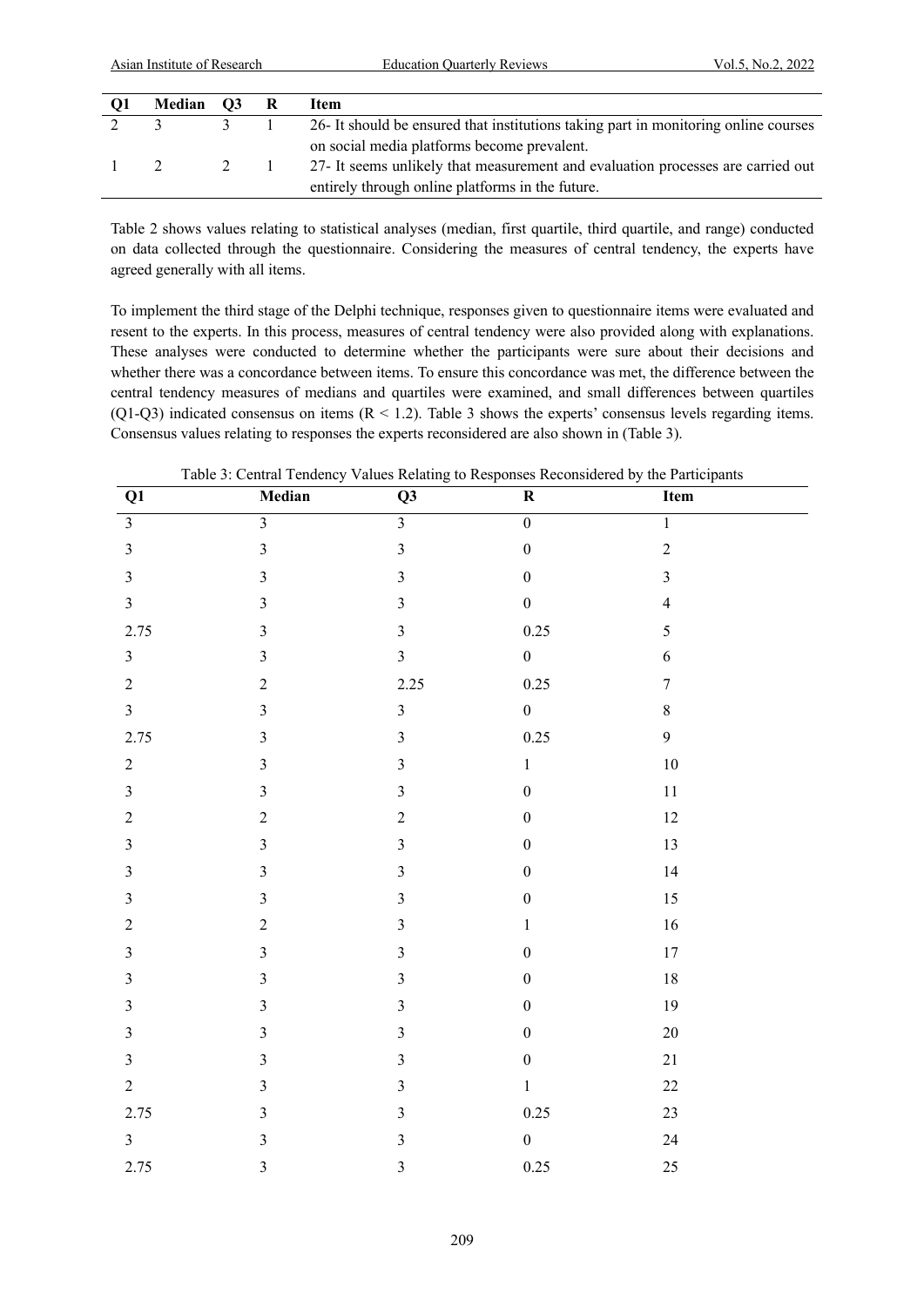| Asian Institute of Research |               | <b>Education Quarterly Reviews</b> |      | Vol.5, No.2, 2022 |  |
|-----------------------------|---------------|------------------------------------|------|-------------------|--|
|                             | <b>Median</b> | U3                                 | ĸ    | Item              |  |
| 2.75                        |               |                                    | 0.25 | 26                |  |
|                             |               | 2.25                               | 0.25 |                   |  |

As seen in Table 3, experts agreed on 27 out of 27 items (R < 1.2). For the analysis of the third stage of the Delphi technique, statistical analyses conducted in the second stage of Delphi were used. Moreover, it was examined whether the range between quartiles has decreased. When there was a decrease in ranges, it indicated that there was a consensus. Considering the range values of items, the interquartile range of 18 out of 27 items remained unchanged, but still a consensus was reached. In four out of nine items (7-9-12-20), range values decreased. In other words, there was an inclination toward consensus. Although the other five items (10-22-23- 26-27) showed consistency with the equation of range value  $(R < 1.2)$ , there was a negative inclination towards consensus. Figure 2 graphically illustrates the distribution of experts' concordance with opinions.



Figure 2: Distribution of Experts' Agreement with Opinions

A general evaluation of findings obtained through the Delphi technique indicated that experts had consensus and shared common opinions concerning curriculum development in distance education in near future.

The following findings were obtained based on these data and examining direct statements using content analysis and considering curriculum development stages. Opinions relating to the four stages of curriculum development given in sub-research questions were revealed through content analysis and described using the content analysis of responses given by experts to the semi-structured question.

*Design Stage:* Considering the items (1-5) relating to the design stage of the questionnaire presented to the experts (Table 2), there was a full consensus among experts per interquartile ranges of the first four items. In the meantime, some direct statements from the data collected from experts regarding the design stage are given below.

Exp1. *"Along with the developing and evolving technology, changes should also take place in the philosophy of education and include skills of upcoming centuries that students should acquire: leadership, entrepreneurship, empathy, digital qualification, and so forth. And, relevant curriculum has to be designed accordingly…"*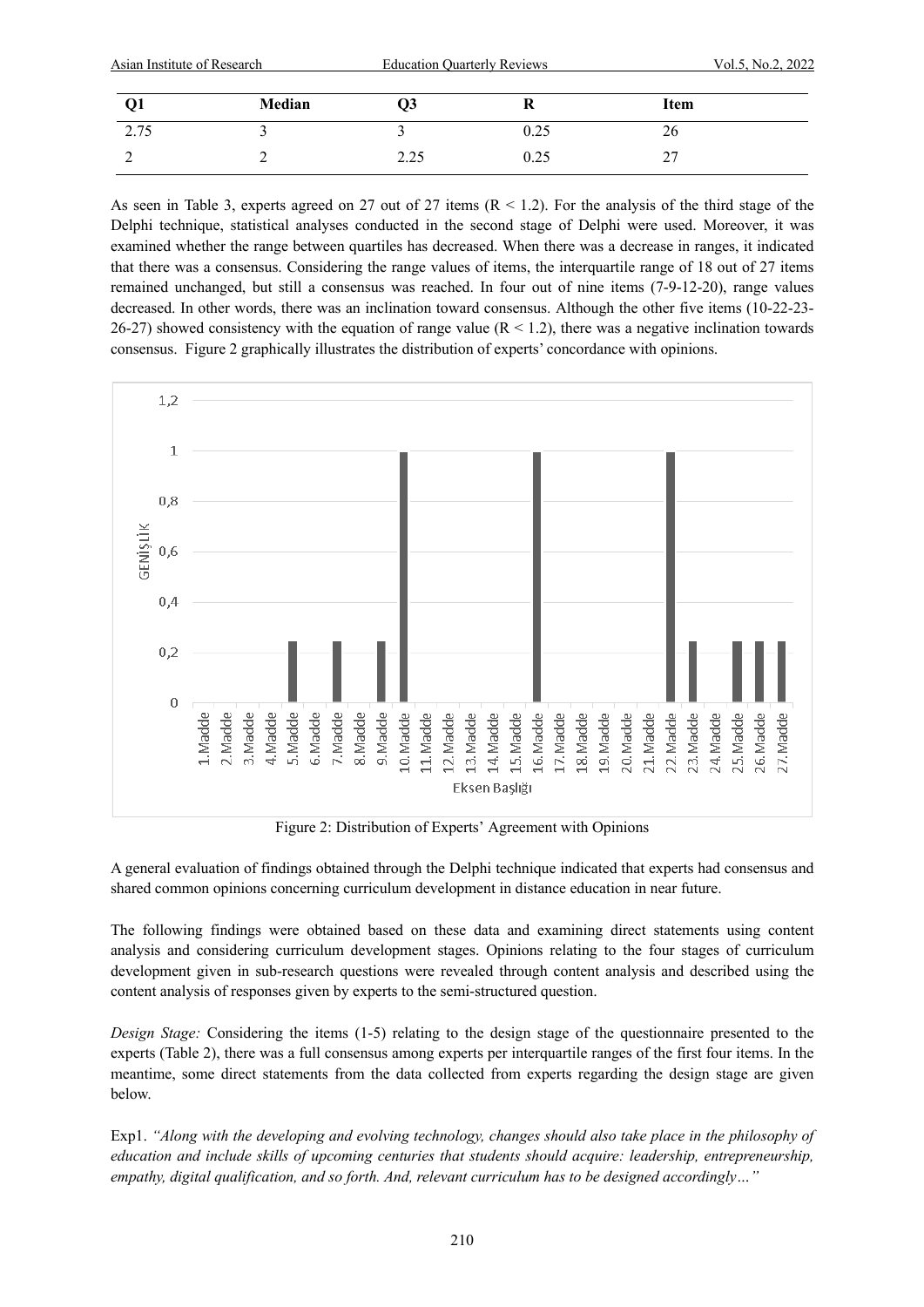Exp3. *"Curriculum should be prepared in every field to educate individuals who directly feel and identify world problems, produce innovative thoughts for their solutions, and utilize right methods and techniques for solutions."*

*Development Stage:* An examination of items (6-13) regarding the development stage in the questionnaire administered showed that experts had reached a consensus on all items. However, though there was a consensus per interquartile ranges between items 7, 9, and 10, one cannot say that participants had a complete consensus. Some direct statements from the data collected from experts relating to the development stage are given below.

Exp7. *"Personalized education should be developed based on an education system that is adaptable to students' capabilities and talents. The contents of education could also be enriched according to students' learning speeds and situations…. . The main theme of courses should focus on subject knowledge and experience."*

Exp10. *"…though different per individual characteristics, one should benefit from lectures, videos, tests, assignments, discussion platforms, and blocks in lessons. Course contents having digital infrastructure should be created and new approaches like flipped classrooms should be used."*

*Development Stage:* As per items (14-20) relating to the development stage in the questionnaire administered, experts reached a consensus on all items. However, although a consensus has been reached considering the interquartile range  $(R = 1)$  of item 16, one cannot say that participants had full consensus. Some direct quotations from the data collected from the participants regarding the implementation stage are given below.

Exp5. *"To have students acquire these abilities, utilization of approaches such as visual learning, personalized education systems, game and scenario-based learning, project-based problem-solving, and augmented reality will be necessary."* 

Exp9*. "Education and learning activities should be conducted in different places, different times, and using different tools. A conception of education and learning everywhere and anytime should be dominant… Diversification and richness should be ensured while offering learning opportunities by using computer and internet technologies-based learning contents, materials, and learning environments besides printed, visual, and auditory learning content and materials."*

*Evaluation Stage:* An examination of items (21-27) relating to the evaluation stage in the questionnaire administered indicated that experts have reached a consensus on all items. Some direct quotations from the data collected from experts regarding the evaluation stage are given below.

Exp4*. "…question and answer practices should be abandoned now. Their knowledge should be measured and their abilities of putting knowledge into practice should be tested with their project performance throughout the learning process."*

Exp8. "Student should be more independent during the learning process, get support from their *peers. …therefore, benefiting from peer education can make significant contributions to student achievement. As education can be carried out from distance, teachers and education institutions become more important for academic performance."*

#### **4. Discussion**

According to the resultant study findings, experts suggested conducting a comprehensive needs analysis of all education stakeholders in the design stage of the curriculum development process, diversifying skills and abilities required by the curriculum, providing sufficient resources in creating these contents used along with the digitalization, expanding the scope of in-service training provided to teachers, and ensuring the security and fairness of measurement and evaluation processes. Considering relevant studies in the literature, we may come across similar comments on how the process should take shape (Celik et all, 2022; Çalık & Sezgin, 2005; Arslangiray, 2019). Curriculum developers and educationalists also emphasize that new stakeholders, new thoughts, and new methods will stand out in developing this system, asumed to gain persistence. According to Çeliköz (2004), there should be a positive relationship between the realization of goals, one of the elements of curriculum, and conducting activities within the scope of a program throughout the education process. People may turn to different learning environments owing to the reflection of the data yielded by these needs analyses in applications and the efficiency assumed to increase through continuous development activities (Kılıç, 2011,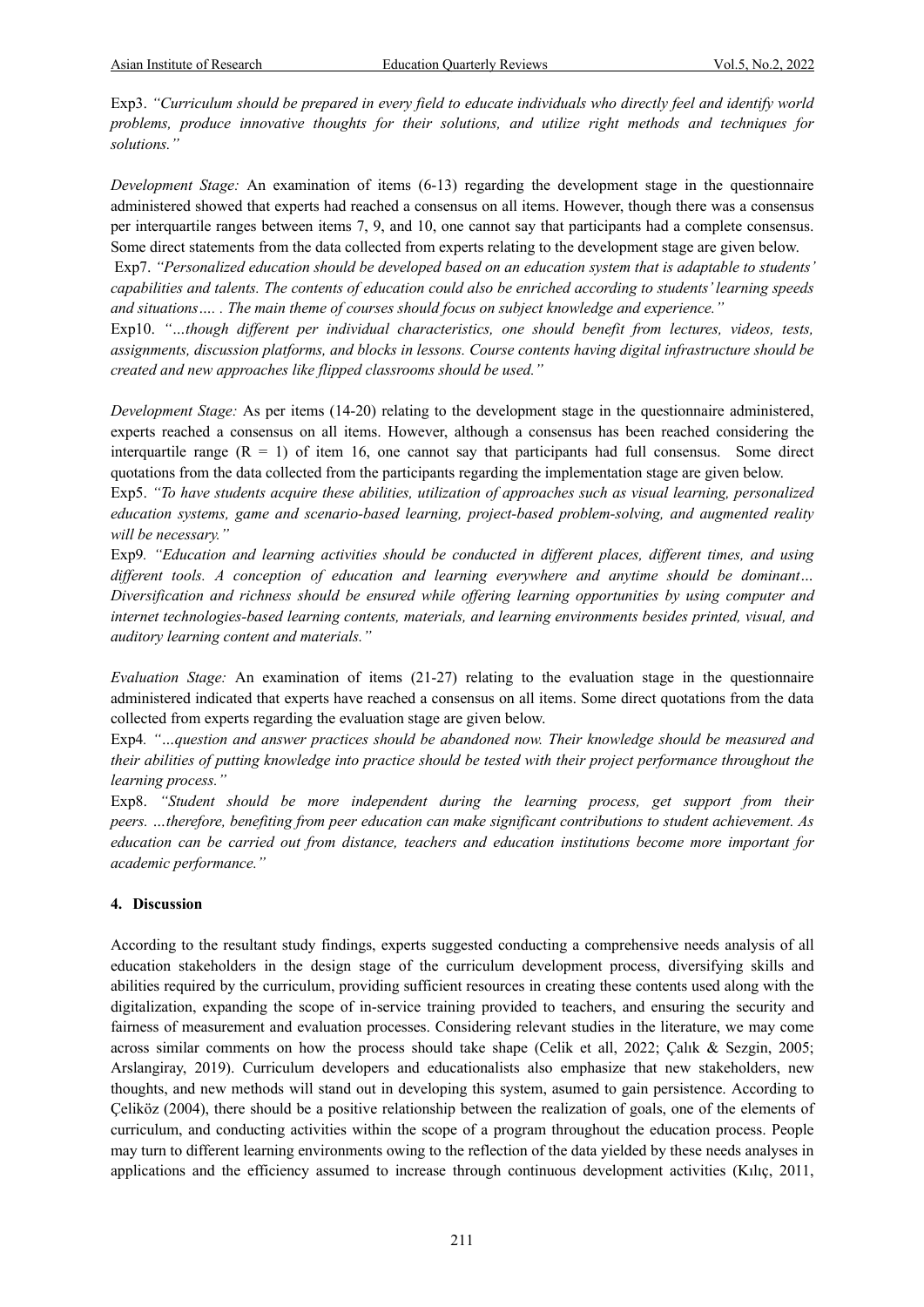p.158). According to Türkoğlu (2003), considering all the events experienced in this process, the curriculum developed "should enable thinking, focus on problem-solving and improve discussion, enable mutual learning, be student-centered and controlled, promote active participation and knowledge construction, and contribute to the mission of education in democratic society by enabling thinking abilities and learning together."

According to the findings obtained in the development stage, the participants strongly emphasized that curriculum development should be based on an interdisciplinary approach. They stated that when forming the working groups, one should not only work with the curriculum development specialists but also with psychology, sociology, computer and instructional technologies specialists. As such, they suggested enriching the contents of the EBA (Education Information Network) platform. It was also concluded that the variety of the student-centered course designs created should be increased and even research-based practices like flipped classrooms should be put into practice. At the same time, suggestions on utilizing different digital platforms making students active, and increasing the effectiveness and variety in distance education systems using new software, applications, and online channels were in parallel to those in the literature (Başaran et al., 2020). According to Kaçan and Gelen (2020), considering that distance education has become so widespread, educational institutions and organizations should develop programs per individuals' interests and needs and provide the skills required by the current era and support lifelong learning when creating content. Vare et al. (2019) and Zeliff and Heldenbrand (1993) also reached similar findings, and these findings are therefore similar to those in the literature.

In the implementation stage, when the responses given by participants were examined, it was concluded that digitalization will increase in content production and with this increase, units creating digital content will be established in institutions. According to a study by Sezgin and Karabacak (2020), conducted in the field of higher education, it is important to create pages on official websites of universities offering documents, information, news, and authentic content that cover digital transformation and to establish an effective sharing space by taking notice of user feedback and doing necessary evaluations. In the meantime, the participants emphasized that formative assessment will gain significance and therefore, it should be a part of the system. The measurement and evaluation process is one of the most important elements of curriculum, and this change in society will also affect the education system, whereby making changes in measurement and evaluation processes will be inevitable. According to Baran and Alzoubi (2020), student competencies, which have changed for many reasons over the centuries, should constantly develop through assessment activities, and with this growing change throughout the world, higher-order skills should be included in the assessment process. In the meantime, the study concluded that workshops and reporting held within the scope of curriculum evaluation should take place in digital environments. In the evaluation stage, the participants stated that the views of education stakeholders, namely teachers, students, and parents should be constantly obtained and that the variety of scientific studies should be increased by using different methods and designs. According to Kızılkaya (2021), educational programs are systems that develop under the influence of technology, change with the influence of society, and constantly renew themselves. Therefore, including stakeholders with whom the system has mutual interaction is of great significance. In their study, Vare et al. (2019) also suggested increasing digital assessments and establishing technical counseling centers in higher education. Therefore, one could argue that the resultant findings are consistent with the literature. As a result of the study, when the four stages of curriculum development were examined, the participants emphasized that distance education systems they used still had deficiencies in terms of development and that the infrastructural issues of the system must be resolved. They noted that there may be difficulties with accessing distance education systems used around the world and that systems should be within the inclusiveness framework. Therefore, they stated that all segments and age groups of the country should be taken into account and that all stakeholders of education should be included in the process. At the same time, they emphasized that a platform can be developed as a solution to the increasing workload during the measurement and evaluation process and that stakeholders and groups should be in constant cooperation to observe the impact of these practices. They emphasized that the use of digital opportunities in content production should increase due to the effect of digitalization on education and units undertaking this task in this process should be created. They maintained that to learn about changes and developments in the process and draw a roadmap for evaluating the curriculum, the opinion of stakeholders should be constantly obtained and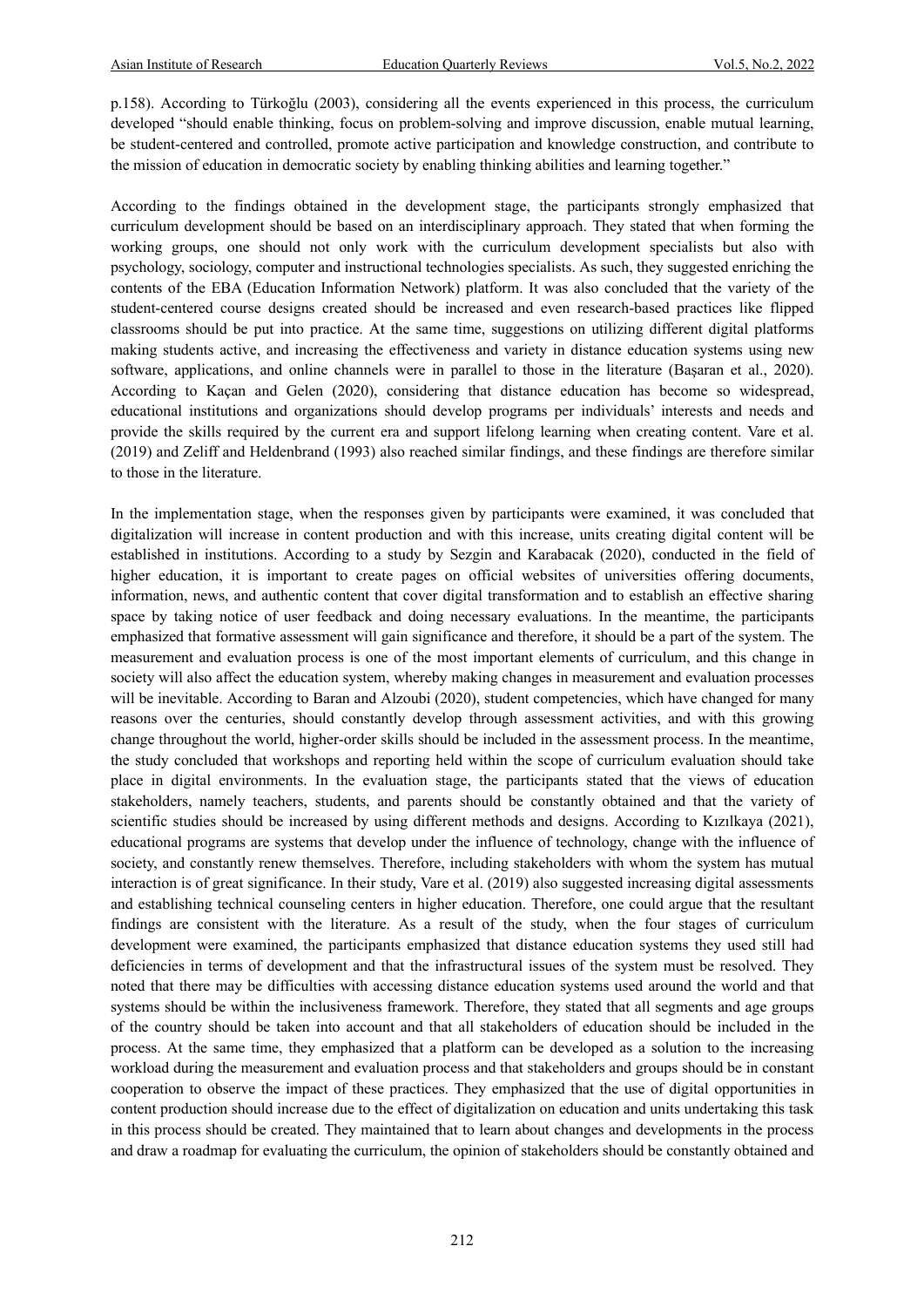the number of scientific studies conducted using different methods and designs within the scope of curriculum development should increase.

A general evaluation of the information obtained from this research clearly shows that digital libraries, e-learning tools, and applications that contribute to teaching-learning environments allow individuals to utilize the rapidly developing technology in education more efficiently and to have quicker access to information. Various teaching-learning activities are delivered through flexible learning environments offered by constructivism-based content management systems, which also make learning more efficient and effective by facilitating access to information. In addition, learning management systems that bridge cooperation and communication between learners and instructors are also teaching tools used for information exchange and learning and are very effective in terms of ensuring diversity. Considering orientations such as various social networks, Web 2.0 and Web 3.0 tools, and MOOC, interactive environments, which increase individual motivation and interest, spread over wider areas, and help cooperative learning to take place, are established and this condition may be important for distance education. As technologies utilized in teaching-learning environments increase, saying that tendencies are growing towards distance education would not be wrong. Various e-learning applications and tools, social networks, and management systems for the increasing interests and needs should be built on solid infrastructure foundations and this, of course, requires constant change and development. Utilization of technology in education, which we will need much more than we do today, is quite important for the next generation and the significant steps taken will greatly affect the future of distance education together with the achievements gained and the needs encountered in technology-based learning.

#### **References**

- Arslangilay, A. S. (2019). 21st century skills of CEIT teacher candidates and the prominence of these skills in the CEIT undergraduate curriculum. *Educational Policy Analysis and Strategic Research*, *14*(3), 330–346. https://doi.org/10.29329/epasr.2019.208.15
- Aslan, A. K. (2001). Eğitimin toplumsal temelleri [Social foundations of education]. *Balıkesir Üniversitesi Sosyal Bilimler Enstitüsü Dergisi*, *4*(5), 16–30.
- Baran, E., & AlZoubi, D. (2020). Human-centered design as a frame for transition to remote teaching during the Covid-19 pandemic. *Journal of Technology and Teacher Education, 28*(2), 365–372.
- Başaran, M., Doğan, E., Karaoğlu, E. & Şahin, E. (2020). Koronavirüs (Covid-19) pandemi sürecinin getirisi olan uzaktan eğitimin etkililiği üzerine bir çalışma [A study on the effectiveness of distance education, as a return of coronavirus (Covid-19) pandemic process]. *Academia Eğitim Araştırmaları Dergisi*, *5*(2), 368– 397.
- Celik, T. I., Konokman, G. Y., & Yelken, T. Y. (2022). Evaluation of Distance Learning Practices (From the Instructors Perspective): Planning, Implementation and Evaluation. Education Quarterly Reviews, 5(2), 1- 21.
- Çalık, T., & Sezgin F. (2005). Küreselleşme, bilgi toplumu ve eğitim [Globalization, information community, and education]. *Gazi Üniversitesi Kastamonu Eğitim Dergisi*, *13*(1), 55–66.
- Çalışkan, M. (2018). *Felsefe ve eğitim* [Philosophy and education]. In Eğitim bilimine giriş (pp. 89–116). Anı Yayıncılık.
- Çalışkan, Ö., & Özbay, F. (2015). 12-14 Yaş Aralığındaki ilköğretim öğrencilerinde teknoloji kullanımı eksenli yabancılaşma ve anne baba tutumları: Düzce ili örneği [Estrangement based on the exercise of technology and parents' attitudes among the primary education students between the ages of 12-14: A case study of Düzce]. *Journal of International Social Research*, *8*(39), 441-458.
- Çeliköz, N. (2004). Yeni program geliştirme anlayışına dayalı olarak geliştirilen bir program tasarımının öğrenci başarısına etkisi [The effect of a curriculum design developed based on a new curriculum development approach on student success]. *Gazi Üniversitesi Gazi Eğitim Fakültesi Dergisi*, *24*(1), 99–113.
- Çeliköz, N. (2004). Yeni program geliştirme anlayışına dayalı olarak geliştirilen bir program tasarımının öğrenci başarısına etkisi [The effect of a program design based on new curriculum development approach on student achievement]. *GÜ, Gazi Eğitim Fakültesi Dergisi*, *24*(1), 99–113
- Creswell, J. W. (2013). *Nitel araştırma yöntemleri* [Qualitative research methods] (M. Bütün and S. B Demir, Trans.). Siyasal Kitapevi.
- Creswell, J. W. (2021). *A concise introduction to mixed methods research*. SAGE publications.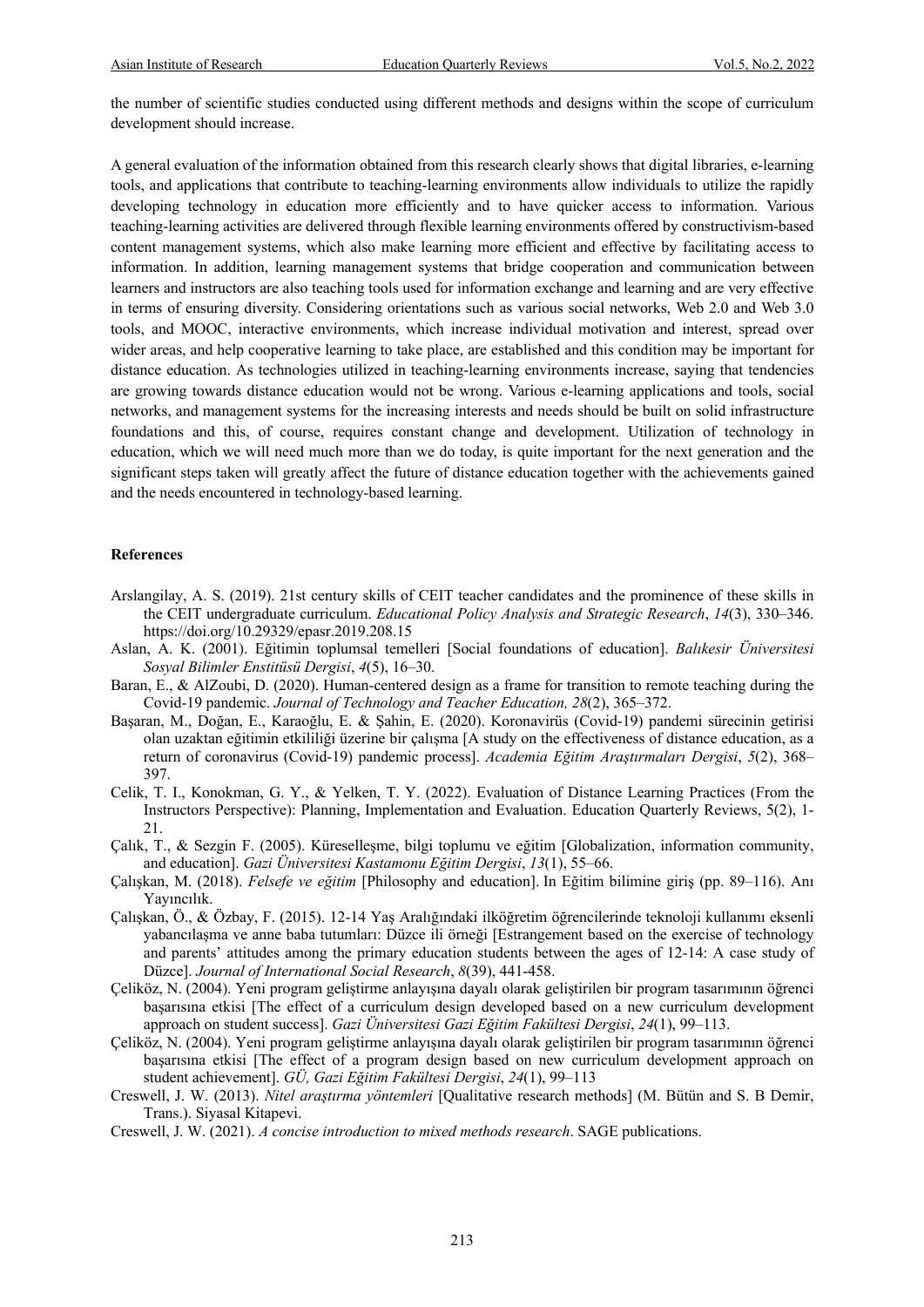- Doğan, S. (2019). 2023 eğitim vizyonu belgesine ilişkin okul yöneticileri ve öğretmen görüşleri [School administrators and teachers' views regarding 2023 education vision document]. *Cumhuriyet Uluslararası Eğitim Dergisi*, *8*(2), 571–592. http://dx.doi.org/10.30703/cije.550345
- Frumos, L. (2020). Inclusive education in remote instruction with universal design for learning. *Revista Românească pentru Educaţie Multidimensională*, *12*(2supl1), 138–142.
- Gökbulut, B. (2021). Uzaktan eğitim öğrencilerinin bakış açısıyla uzaktan eğitim ve mobil öğrenme [Distanec education and mobile learning from the perspectives of distance education students]. *Eğitim Teknolojisi Kuram ve Uygulama*, *11*(1), 160–177. http://dx.doi.org/10.17943/etku.797164
- Gökmen, Ö. F., Duman, İ., & Horzum, M. B. (2016). Uzaktan eğitimde kuramlar, değişimler ve yeni yönelimler [Theories, changes, and new trends in distance education]. *Açıköğretim Uygulamaları ve Araştırmaları Dergisi*, *2*(3), 29–51.
- Husaj, S. (2020). Challenges of language learning during pandemic-Covid-19. *Knowledge International Journal*, *41*(2), 397–400.
- Kaçan, A., & Gelen, İ. (2020). Türkiye'deki uzaktan eğitim programlarına bir bakış [A glance at distance education programs in Turkey]. *Uluslararası Eğitim Bilim ve Teknoloji Dergisi*, *6*(1), 1–21.
- Karakaş, M. (2020). Covid-19 salgınının çok boyutlu sosyolojisi ve yeni normal meselesi [Multidimensional sociology of the Covid-19 outbreak and the issue of new normal]. *İstanbul University Journal of Sociology*, *40*(1), 541-573.
- Karasu, G., & Sarı, Y. E. (2019). Uzaktan eğitim ve yabancı dil öğrenme özerkliği [Distance education and foreign language learning autonomy]. *Diyalog Interkulturelle Zeitschrift Für Germanistik*, *7*(2), 321–334.
- Kılıç, F. (2011). Türkiye'de E-öğrenme: gelişmeler ve uygulamalar-II [E-learning in Turkey: Developments and applications-II]. *Anadolu Üniversitesi Yayınları*, Eskişehir, Türkiye.
- Kızılkaya, H. (2021). Program geliştirme çalışmaları üzerine bir değerlendirme: İngiltere ulusal programı [An evaluation on curriculum development activities: The national curriculum of England. *Turkish Journal of Educational Studies*, *8*(1), 68–84. http://dx.doi.org/10.33907/turkjes.762920
- Miles, M. B., & Huberman, A. M. (1994). *Qualitative data analysis: An expanded sourcebook*. Sage.
- Oral, B., & Çoban, A. (2020). Kuramdan uygulamaya eğitimde bilimsel araştırma yöntemleri [Scientific research methods in education].Pegem Yayınları, Ankara.
- Örs, Ç., Erdoğan, H., & Kipici, K. (2013). Eğitim yöneticileri bakış açısıyla 12 yıllık kesintili zorunlu eğitim sistemi [The 12-year intermittent compulsory education system for from the viewpoints of education administrators]. *Iğdır Üniversitesi Sosyal Bilimler Dergisi*, *4*(2), 131–154.
- Özdemir, S. M. (2011). Toplumsal değişme ve küreselleşme bağlamında eğitim ve eğitim programları: kavramsal bir çözümleme [Education and curriculum in the context of social change and globalization: A conceptual analysis]. *Ahi Evran Üniversitesi Kırşehir Eğitim Fakültesi Dergisi*, *12*(1), 85–110.
- Perez-Lopez, E., Atochero, A. V., & Rivero, S. C. (2021). Distance Education in Covid-19 period: An analysis from the perspective of university students. *Ried-revista iberoamericana de educacion a distancia*, *24*(1), 331–350.
- Reguera, E. A. M., & Lopez, M. (2021). Using a digital whiteboard for student engagement in distance education. *Computers & Electrical Engineering*, *93*, Article 107268.
- Şahin, A. E. (2001). Eğitim araştırmalarında delphi tekniği ve kullanımı [Delphi technique and its usage in educational research]. *Hacettepe Üniversitesi Eğitim Fakültesi Dergisi*, *20*(20).
- Şahin, Ş., Ökmen, B., Boyacı, Z., Kılıç, A., & Adıgüzel, A. (2018). Eğitim programları ve öğretim yüksek lisans programı ihtiyaç analizi [Needs analysis of curriculum and instruction master degree program]. *Journal of Higher Education and Science*, *8*(3), 502–511. http://dx.doi.org/10.5961/jhes.2018.291
- Salari, N., Hosseinian-Far, A., Jalali, R., Vaisi-Raygani, A., Rasoulpoor, S., Mohammadi, M., Rasoulpoor, S., Khaledi-Paveh, B. (2020). Prevalence of stress, anxiety, depression among the general population during the COVID-19 pandemic: A systematic review and meta-analysis. *Global Health*, *16*(57). https://doi.org/10.1186/s12992-020-00589-w
- Sezgin, A. A., & Karabacak, Z. İ. (2020). Yükseköğretimde dijital dönüşüm ve dijital okuryazarlık dersine yönelik betimsel bir analiz [A descriptive study on digital transformation and literacy course in higher education]. *Anadolu Üniversitesi İletişim Bilimleri Fakültesi Uluslararası Hakemli Dergisi*, *28*(1), 17–30.
- Thoha, A. F. K., & Al Mufti, I. H. (2020). Strategic planning at the newly established private higher education institution with full scholarship program (Case study of Stidki Ar Rahmah Surabaya). *Education, Sustainability & Society (ESS)*, *3*(1), 31–34.
- TIME, (2021) *These 29 numbers show how the covid-19 pandemic changed our lives over the last year*. https://time.com/5947302/covid-19-data/
- Turan, E., Manav, G., & Baran, G. (2021). Delirium determination form for children: A Delphi method study. *Journal of Psychiatric Nursing*, *12*(1), 50–58. http://dx.doi.org/10.14744/phd.2020.36693
- Türkoglu, R. (2003). Internet tabanli uzaktan egitim programi gelistirme süreçleri [Internet-based distance education curriculum development processes]. *TOJET: The Turkish Online Journal of Educational Technology*, *2*(3).